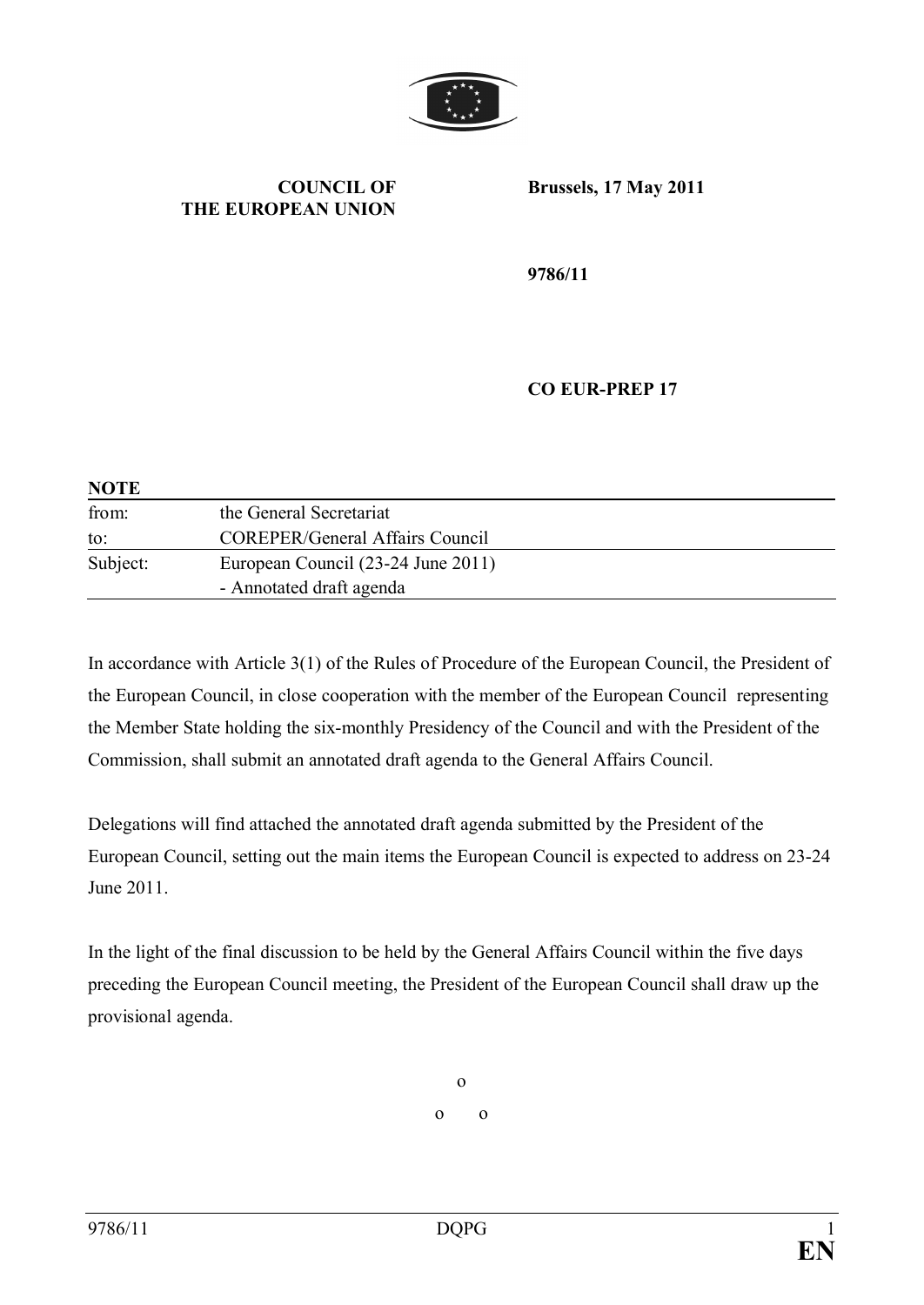# **I. ECONOMIC POLICY**

The European Council will conclude the European semester by:

- assessing the commitments made by Member States in their National Reform Programmes and Stability and Convergence Programmes, as well as (where relevant) those announced under the Euro Plus Pact;
- and endorsing on this basis the country-specific opinions and recommendations.

The European Council will also take stock of progress on all other strands of the comprehensive package it adopted in March.

## **II. MIGRATION**

The European Council will generally assess progress achieved in implementing asylum and migration policies. It will more particularly discuss some of the most pressing issues raised by recent events in the Southern Mediterranean. Within the overall context of a comprehensive policy on migration, the European Council will set orientations for further work as regards:

- the enhancement of the control of our external border, on the basis of common responsibility, solidarity and increased practical cooperation;
- the assessment of the implementation of rules governing the freedom of movement of people within the Schengen area and the reflection on their possible improvement;
- the completion of the Common European Asylum System;
- and the development of a comprehensive partnership with the countries of the Southern Neighbourhood.

## **III. CROATIA**

*p.m.*